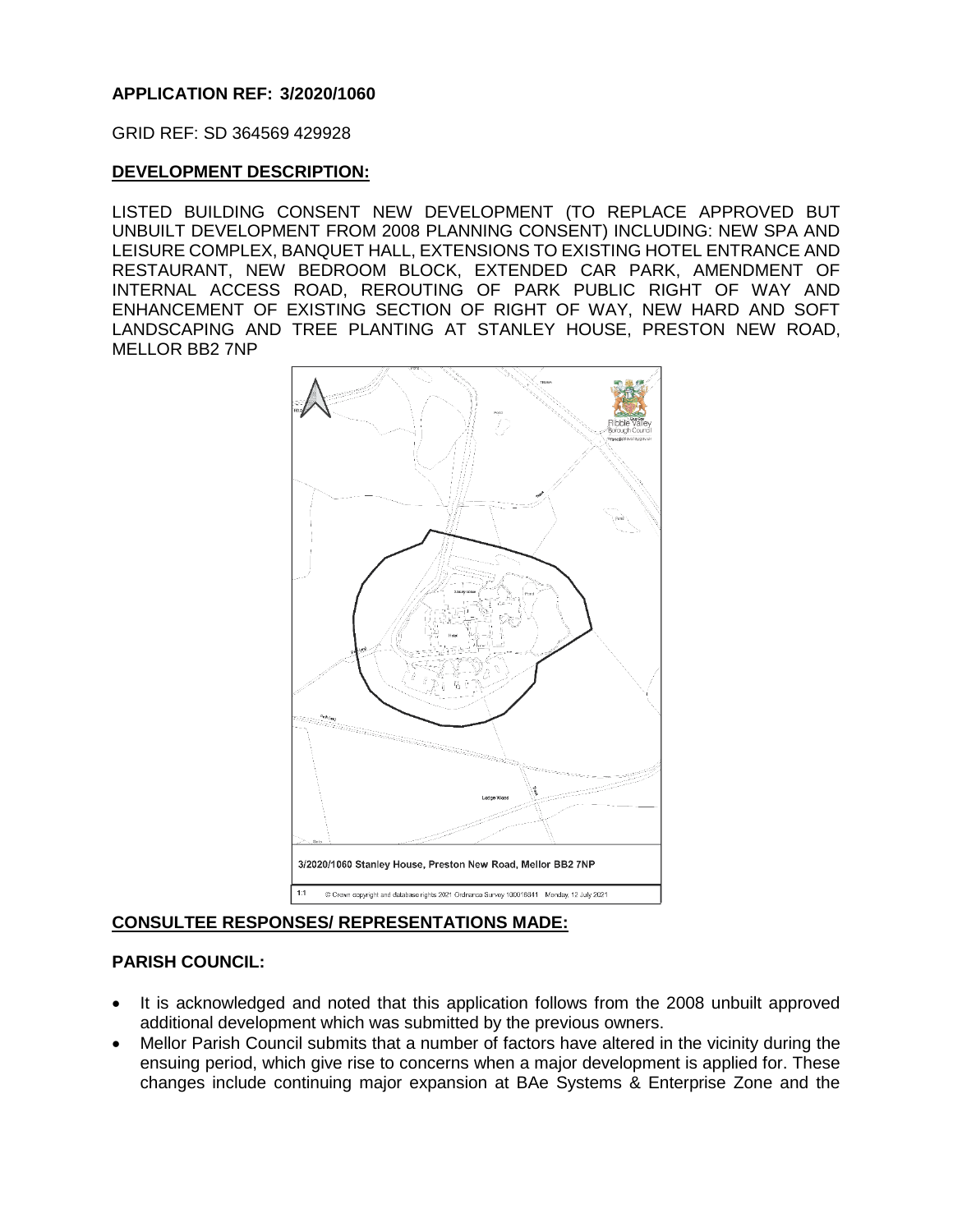recent release of plans by Blackburn with Darwen Council for additional housing which is bound to put additional vehicle movements on the A677.

- The Parish Council is very disappointed with the comments from LCC Highways
- It is requested that a site visit is made to fully assess the risks due to both current and likely medium term future traffic conditions.
- Traffic and the speed of traffic has considerably increased since 2008- more is needed in order to protect residents, other road users and particularly visitors to the site.
- LCC Highways requests for construction traffic to avoid use of the highway for backing & turning, and wheel washing on site are welcomed, but Mellor Parish Council requests that financial support to a much improved road junction at Further Lane / A677 junction be sought as part of any conditions imposed, should the application be approved.
- Car Parking -the applicants consider that there will be adequate car parking (including staff & overspill) however in order to protect local residents from unnecessary inconvenience, Mellor Parish Council requests double yellow lines be painted on Further Lane
- Similarly, double yellow lines on Mire Ash Brow would avoid possible parking, with subsequent pedestrians crossing A677.
- Lighting The application site is in a rural setting and therefore it is hoped that the design & layout of lighting will be such that it is as unobtrusive in the landscape as possible
- Noise Construction traffic would inevitably create noise and it would be expected that strict working times would be fixed in conditions and adhered to.
- Parish Council would welcome the opportunity for future dialogue with Barnfield, as preferred contractors
- Limits on music levels and time for windows and doors to be closed would be expected in order to avoid intrusive noise for residents and other visitors to the venue.
- EV points It is noted that a number have been suggested in the applicant's agent's response & Parish Council requests that the number and type be defined.
- Green Energy initiatives Mellor Parish Council continues to look towards carbon neutrality and any further plans for such progress would be welcomed for all local businesses.
- The large area of new planting is welcomed.
- PROW diversion this is noted and understood.
- In summary, whilst Mellor Parish Council does not have strong opposition to the application in principle, nevertheless some aspects, in particular those of road safety for all users is of grave concern.

## **LCC ARCHAEOLOGY:**

No formal archaeological works necessary as a result of this proposal.

## **HISTORIC ENGLAND:**

- No objection to the applications on heritage grounds, as consider that the applications meet the requirements of the NPPF, paragraph numbers 184 and 193.
- In assessing the proposal, HE consider the revised scheme proposes an increase in the footprint of the built form, as well as a noticeable increase in the extent of the site which would be developed. However, it would also result in the proposed new built form being less intensive in nature and being in less sensitive areas of the site.
- In particular it is noted that the revised proposals would not physically adjoin the listed building and would therefore create a clear sense of separation between Stanley House and the other built form on the site.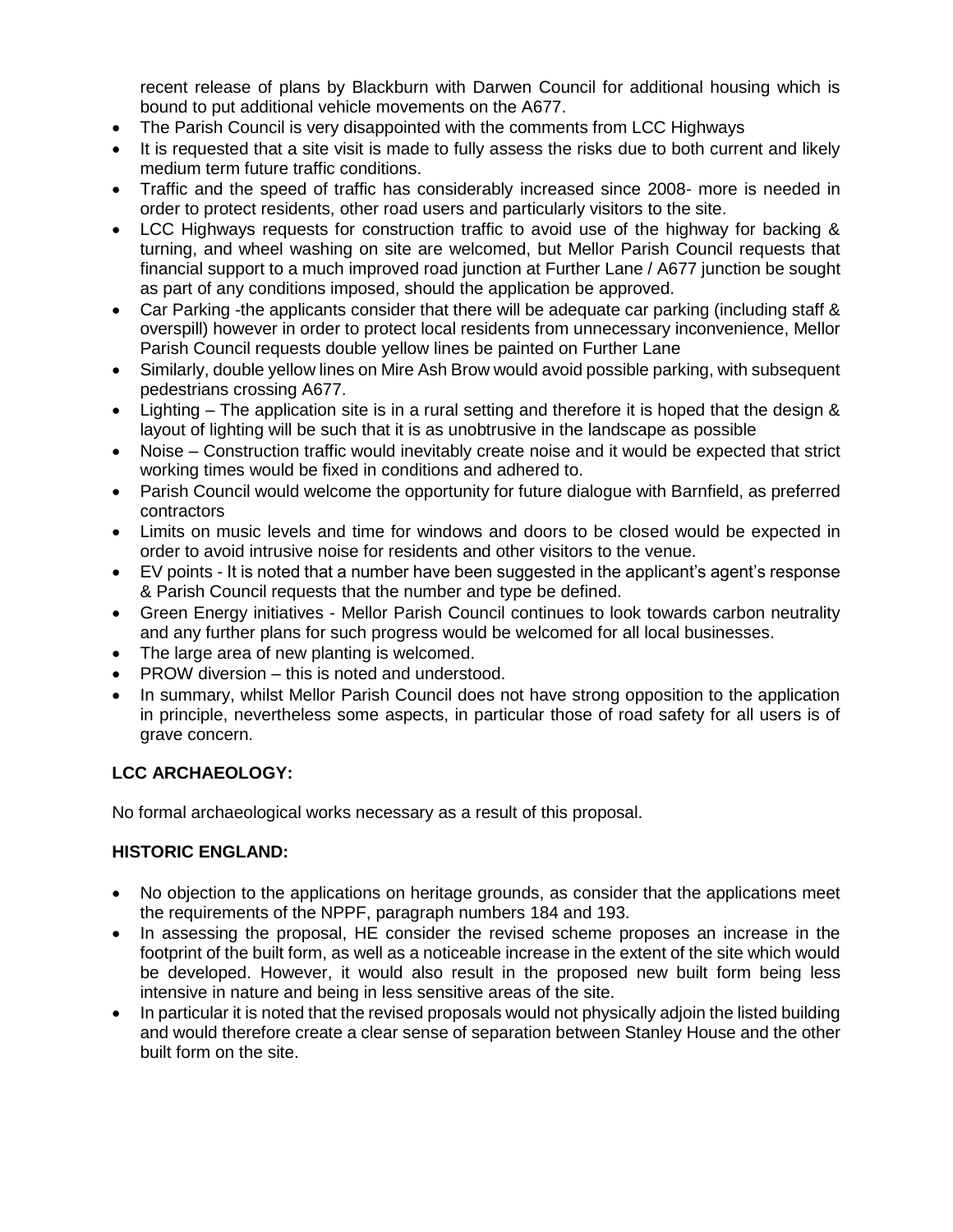- The proposed development would therefore have a greater impact on the wider environment in which the listed building is experienced, but would [also] have a better impact on its immediate setting, and on the building itself.
- As the significance of the listed building is considered to derive primarily from its physical fabric and the ability to appreciate its exceptional architectural interest from shorter views within the site, the movement of built form away from the listed building is considered to have a strong positive impact.
- Conversely, the wider setting of the listed building is identified to make a low contribution to its significance, as it has already been fundamentally altered by the existing and additional permitted built form on the site.
- The greater proliferation of the built form across the site is, however, considered to have a minor negative impact, as it will cumulatively add to the existing separation of the hall from its historic wider setting, and add to the dominant nature of the new built form in approaches to the hall. In particular it breaks up the mass of hard landscaping with soft landscaping and alternative surface finishes, in order create a softer visual appearance.
- Considered cumulatively the revised configuration of the buildings on the site would better reveal the special historic and architectural interest of the listed building.
- The scheme would result in a development that would better preserve the significance of the listed building.
- We would, however, suggest that, if the local planning authority was minded to approve the applications, conditions requiring the submission of additional detailed information would be beneficial.

# **OTHER AMENITY GROUPS:**

No representation received.

## **ADJACENT LPA's:**

No comments received

## **ADDITIONAL REPRESENTATIONS:**

Two supporting letters have been received from Lancashire Enterprise Partnership and Marketing Lancashire both welcome the substantial investment and consider it has the potential to be a significant tourism and leisure asset for the county. The LEP recognises the contribution tourism, culture and place has to play in securing economic growth both as a generator of immediate employment opportunities within the sector, but also as an enabler and catalyst to help realise the LEP's wider ambitions to promote the county as an attractive place to invest, live and visit.

Two letters of objections have been received which raise the following issues:

- Concern over flood risk
- Highway safety as a result of additional traffic causing issues at Preston New Road junction.
- Harm caused to the listed Building by the cumulative impact of the size of the development
- Impact on public right of way
- Noise disturbance due to the activities at the site

### 1. **Site Description and Surrounding Area**

1.1 The site is within the confines of Stanley House which is a Grade 2\* listed building situated in extensive grounds to the south of the A677 some 3 miles to the north west of Blackburn and is located with Mellor Parish. The remainder of the buildings at the site are considered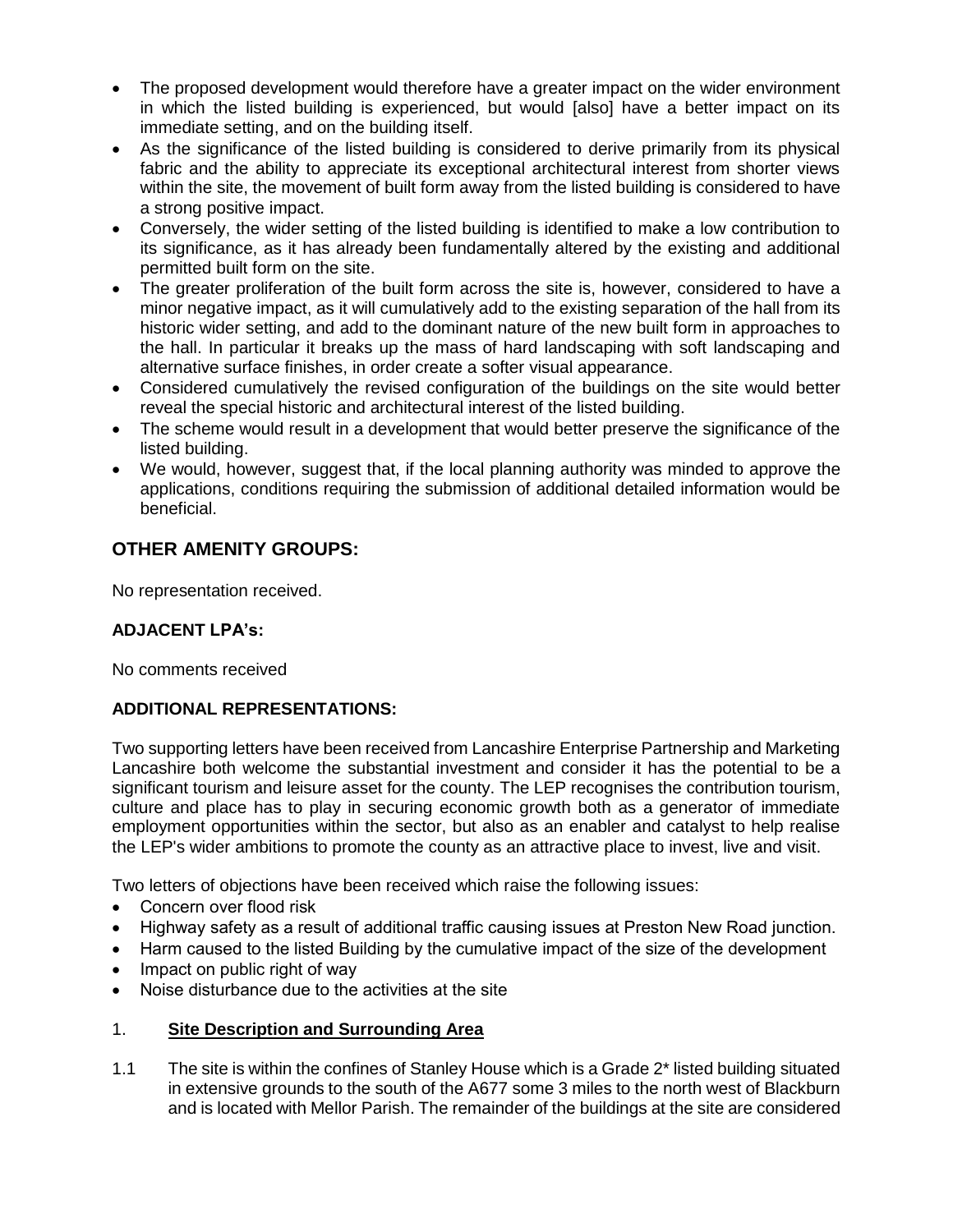to be curtilage listed although some of the buildings are clearly of recent construction. To the south of the site is Woodfold Park. The site is not the subject of any site-specific designations in terms of landscape, ecology or other designations but there are some protected trees within the site.

- 1.2 The site is within designated Green Belt.
- 1.3 The site is served by a well-established access off the A677.

#### 2. **Proposed Development for which consent is sought**

- 2.1 The proposed development at site is for listed building consent for new development (to replace approved but unbuilt development from 2009 planning consent) including: New Spa and Leisure Complex, Banquet Hall, Extensions to Existing Hotel Entrance and Restaurant, New Bedroom Block, Extended Car Park, Amendment of Internal Access Road, Rerouting of Park of Public Right of Way and Enhancement of Existing Section of Right of Way, New Hard and Soft Landscaping and Tree Planting.
- 2.2 The development overall has been designed to replicate consented but unbuilt development at the site. The proposal incorporates a mixture of two storey and single storey development and a design palette of materials ranging from natural stone and slate roof, Grass flat-roof and timber.
- 2.3 A total of 400 parking spaces will be available following development which includes a redesign of existing parking area and new parking areas. The existing car park at the northern end areas includes landscaping around the northern edge of the site. The majority of the new parking provided is to the south of the site. 108 new car parking spaces will be overflow spaces constructed with grasscrete beyond an existing tree and hedged area.
- 2.4 In addition to the new parking the existing access road internal to the site will be rerouted and moved slightly further westwards (this was also approved on the 2009 consent). Moving the access road allows the proposed development to be incorporated without development taking place intensively, in proximity to the main listed building. The public right of way is also proposed to be moved westwards at the same time.
- 2.5 The 2009 approval included some 7,360m<sup>2</sup> of new footprint at Stanley House. Part of this development which could be completed as part of the extant consent. The proposed development totals 5,588m<sup>2</sup> (remodelled entrance: 54.5m<sup>2</sup>; extended restaurant: 81.9m<sup>2</sup>; new bedroom wing: 1,326.6m²; new banquet hall: 1,223.6m²). 5.21: This reflects a 19.9% increase in the built footprint proposed over and above the extant development that could be delivered at the site.

#### 3. **Relevant Planning History**

3/2002/0492 - Alterations and extensions to existing buildings to form restaurant with function rooms and bedrooms – Approved with conditions.

3/2002/0493 - Alterations and extensions to existing buildings to form restaurant with function rooms and bedrooms (listed building consent). Approved with conditions.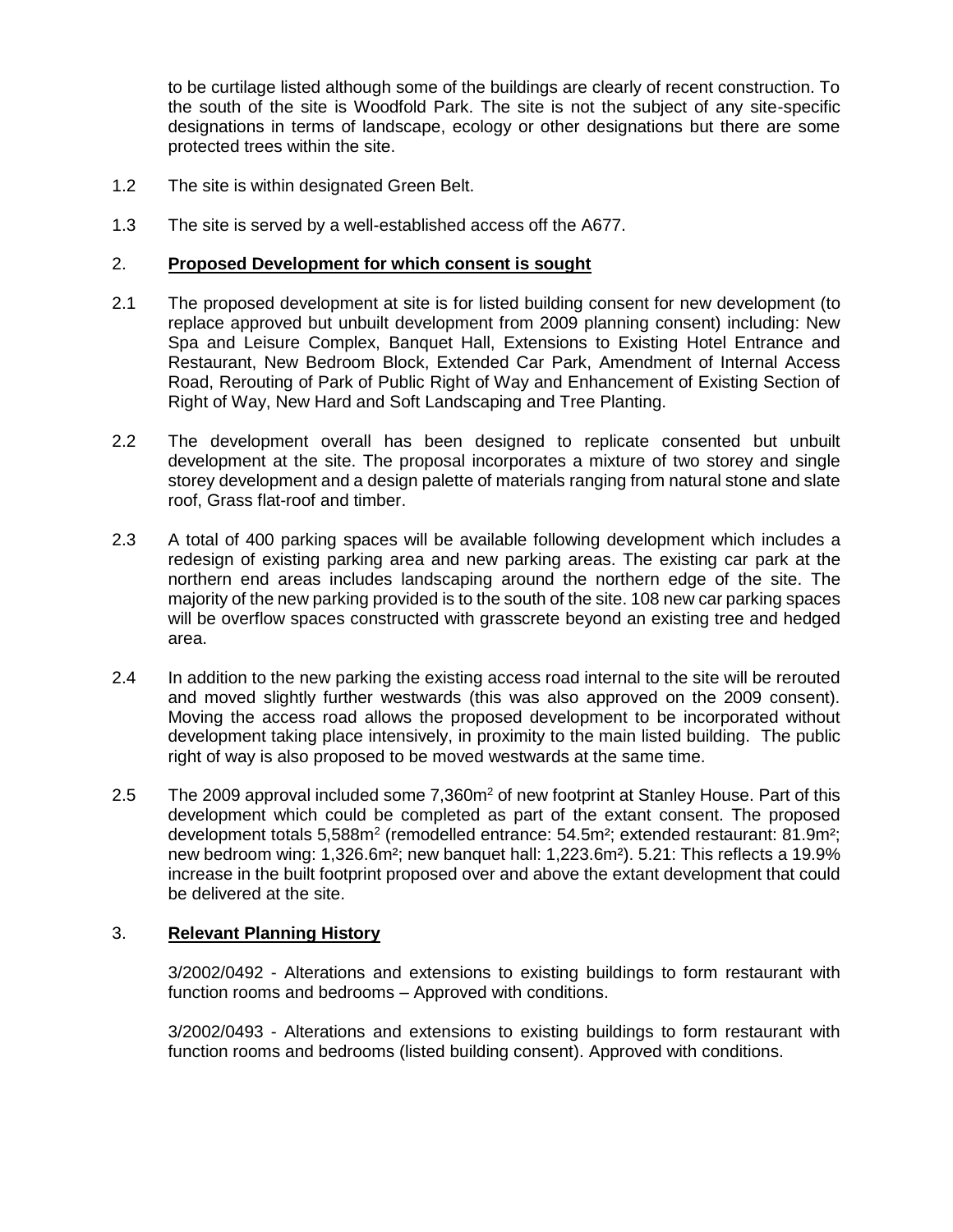3/2004/0638 - Permanent access road (and junction detail with Further Lane) in connection with approved permissions 3/2002/0492 and 3/2002/0493. Approved with conditions.

3/2008/0547 - Extensions and alterations to create 38 No additional bedrooms, health spa/leisure facilities, new brasserie, revised access/parking areas, ancillary buildings and ancillary landscaping. Approved with conditions.

3/2008/0548 - Extensions and alterations to create 38 No additional bedrooms, health spa/leisure facilities, new brasserie, revised access/parking areas, ancillary buildings and ancillary landscaping. Approved with conditions.

3/2009/0864 - Alterations to proposed extension to Mr Fred's Bar. Revised glazing/roof detail and revised position to external wall (but no revision to maximum wall projection). Materials and general appearance to follow previous scheme principles. Amendment to 3/2008/0548P. Approved with conditions.

3/2009/1025 - Application for a non-material amendment to planning consent 3/2008/0548P, by the addition of a small conservatory (approx. 25 sq.m.) to side elevation of converted former farm buildings which are currently used as a meeting/function space. Approved with conditions.

3/2011/0845 - Material amendment to approved hotel extension project (3/2008/0548P) to form additional kitchen and administrative office accommodation (contained within planned footprint of already approved scheme). Approved with conditions.

3/2011/0843 - Material amendment to approved hotel extension project (3/2008/0548P and 3/2011/0265P) to form additional gymnasium accommodation and extended bar area, (mostly contained within planned footprint of already approved scheme). Approved with conditions.

#### 4. **Relevant Policies**

*Ribble Valley Core Strategy (Adopted Version)* Key Statement DS1 – Development Strategy Key Statement DS2 – Presumption in Favour of Sustainable Development Key Statement EN2 – Landscape Key Statement EN3 – Sustainable Development and Climate Change Key Statement EN5 – Heritage Assets Key Statement EC1 – Business and Employment Development Key Statement EC3 – Visitor Economy Key Statement DMI2 – Transport Considerations Green Belt

Policy DMG1 – General Considerations

- Policy DMG2 Strategic Considerations
- Policy DMG3 Transport and Mobility
- Policy DME2 Landscape and Townscape Protection
- Policy DME3 Site and Species Protection and Conservation
- Policy DME4 Protecting Heritage Assets
- Policy DME5 Renewable Energy
- Policy DMB1 Supporting Business Growth and the Local Economy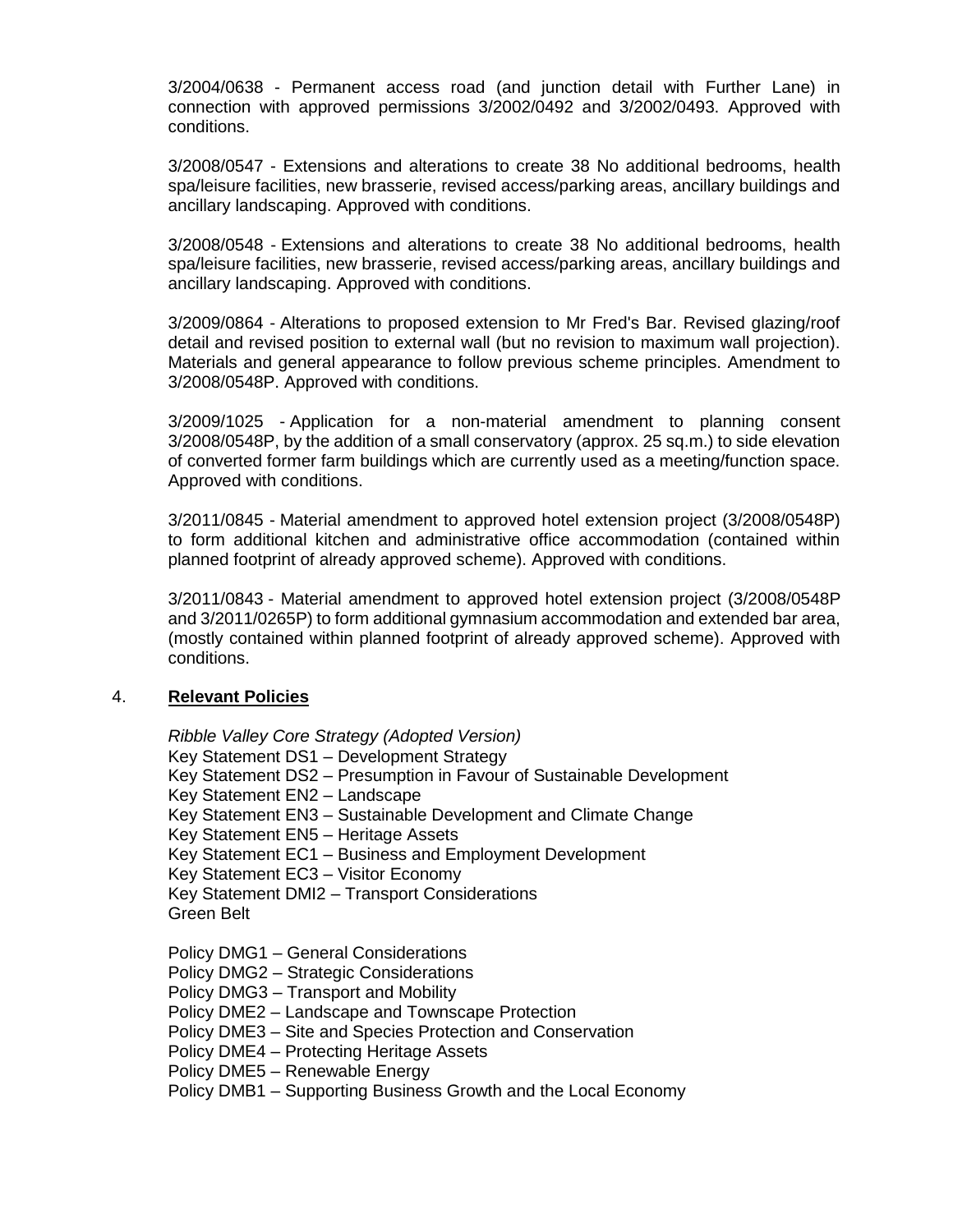Policy DMB3 – Recreation and Tourism

Historic Environment Planning Practice Guidance (HEPPG) National Planning Policy Framework Technical Guidance to National Planning Policy Framework National Planning Practice Guide

#### 5. **Assessment of Proposed Development**

5.1 Members will be aware that consent has been issued for the redevelopment of this site and work has commenced based on the previous permission.

### 5.2 Principle:

5.2.1 The principle for a development on this site and a Listed Building Consent has been established with the extant consents so the main considerations relate to whether the changes have a harmful material impact on heritage matters and an assessment of public benefits.

### 5.3 Heritage/Cultural:

- 5.3.1 A comprehensive Heritage statement has been submitted with the application and although the Councils advisor has concerns over the development Historic England are supportive of the scheme. It is recognised that the proposal does result in an increased footprint of the built form, as well as a noticeable increase in the extent of the site which would be developed. However, one of the benefits of the revised layout is that it would also result in the proposed new built form being less intensive in nature, and being located in less sensitive areas of the site such as the immediate area around Stanley House itself. In particular the revised proposals would not physically adjoin the listed building. This would create a greater sense of separation between Stanley House and other built form on the site.
- 5.3.2 It is considered that whereas the proposed development would therefore have a greater impact on the wider environment in which the listed building is experienced, it would allow for a reduced and a better impact on its immediate setting, and on the building itself. It is important to note that the significance of the listed building is considered to derive primarily from its physical fabric and the ability to appreciate its exceptional architectural interest from shorter views within the site so the movement of built form away from the listed building is considered to have a strong positive impact.
- 5.3.3 The setting of the Listed Building is important but, the wider setting of the listed building is identified to make a low contribution to its significance. The previous consent with the new built element has already been fundamentally altered by the existing and additional permitted built form on the site which has impacted on the setting. This is recognised but it is opined that the built form across the site has a minor negative impact, as it will cumulatively add to the existing separation of the hall from its historic wider setting, and add to the dominant nature of the new built form in approaches to the hall. The proposal would help to breaks up the mass of hard landscaping with various soft landscaping and alternative surface finishes, in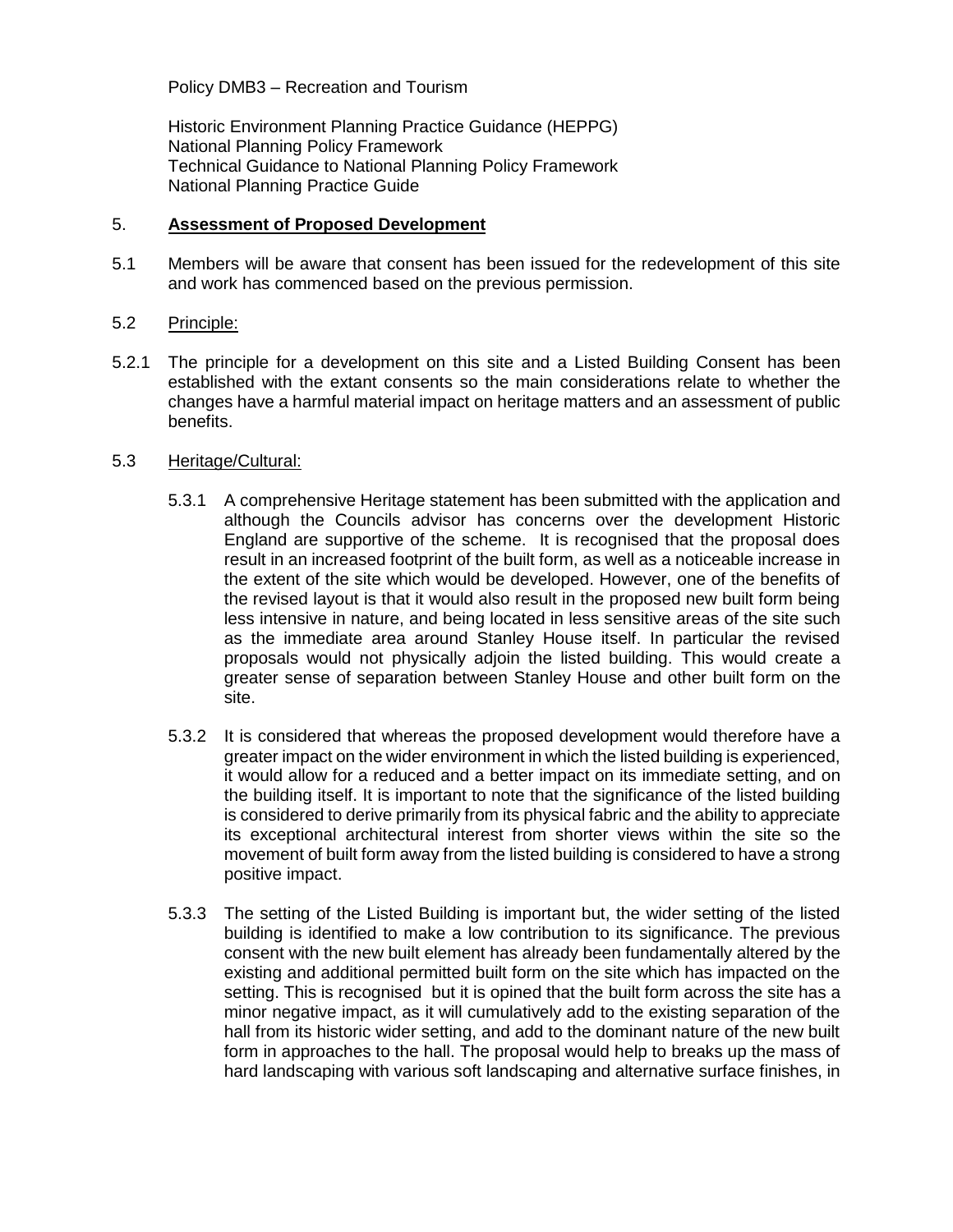order create a softer visual appearance. Significant landscaped area are proposed to soften both the periphery of the site and the built form within the main site.

- 5.3.4 It is concluded that although the new build element has an impact on the setting of the Listed Building that this is not harmful to warrant a refusal when balanced with not only the benefit of reducing the immediate impact on the Listed building itself but the public benefits that may result from the scheme which has been highlighted by LEP and supporting documents with this application.
- 5.3.5 The proposed development retains the key elements of the original proposals, but the positioning and scale of the buildings has changed which takes away some massing of the new buildings from Stanley House and would help improve its setting. The new spa facilities are retained as originally proposed to the north but with a different design and form of the architecture. Car parking has been relocated and extended to provide dedicated parking for the new spa facilities to the north and extended parking areas to the south.
- 5.3.6 In having regard to the changes in layout and architectural style and creation of additional formal and informal open spaces throughout the site it is considered to have an acceptable visual impact. The proposed materials include stone, timber, grass roofs and slate roofs which are considered to be a suitable and diverse palette of materials that would compliment the existing built environment.

### 5.4 Economic benefits:

- 5.4.1 In support of the proposal an Economic Benefit study has been submitted as a supporting statement. It is important to note however that the proposals will generate other social and cultural benefits beyond its economic footprint; that is the direct impact based on employment at the site.
- 5.4.2 The quantifiable benefits that will arise are classified as:
	- Construction the value of the construction project and related jobs;
	- Employment the number of net additional jobs arising and the GVA (gross value added) associated with permanent jobs created by the use and operation of the enhanced hotel and associated infrastructure;
	- Expenditure the benefits accruing from monies spent by the hotel and guests in the local economy.
- 5.4.3 The creation of a significant construction project in the Ribble Valley represents a major opportunity to support local businesses, attract new entrants to the sector and develop skills and training.
- 5.4.4 The capital project is valued at £17.78 million including contingency. This budget is allocated across early and enabling works, the re-routing of the access drive, development of the spa, banqueting suite and bedroom block, creation of the new car parking and associated landscaping works.
- 5.4.5 The overall net construction GVA benefits arising from the project at 2020 prices is c. £14.9 million in Lancashire with a further £8 million across the north west region. 3.47: The overall net employment related GVA benefits arising from the project at 2020 prices is c. £11.5 million. The overall net expenditure benefit to the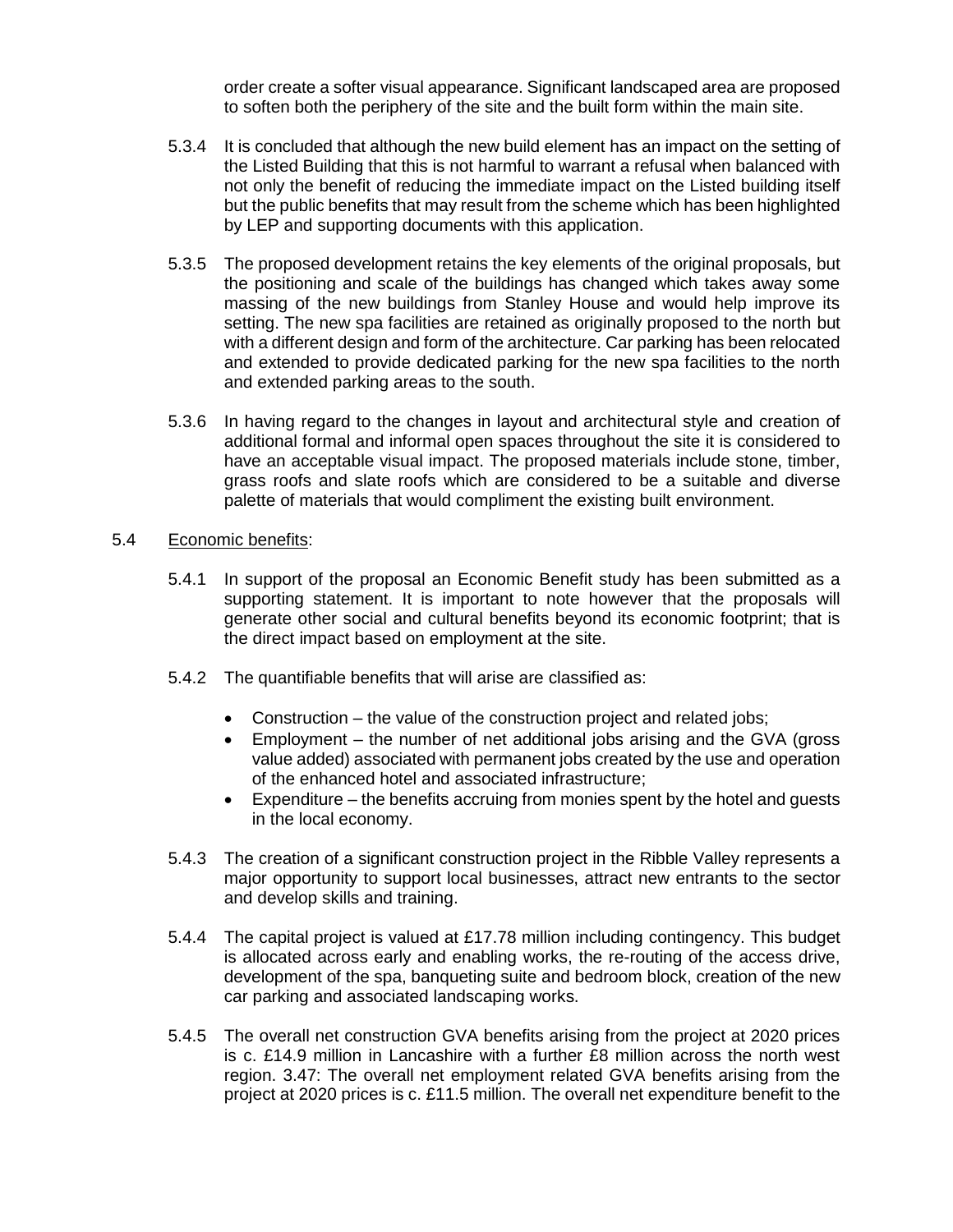local economy arising from the project at 2019 prices is c. £6.5 million. The total net additional GVA benefit arising from the project in the Lancashire LEP area during the 25-year appraisal period is therefore in the region of £32.9 million. The project will help to create a net additional 30 FTE jobs related to the household and expenditure arising from and associated with it. The renovation, extension and associated new development project will create the equivalent of 223 years of net additional construction employment within Lancashire and an additional 121 years across the north west region.

- 5.4.6 Operational Impacts: The construction impacts from project will be a 'one off'; once complete they will not be repeated. The operational impacts will continue in perpetuity, or at least for as long as the use continues. The operational benefits will arise primarily in the form of employment and the (indirect and induced) benefits arising from the employment as people spend money earned in the local economy. There will also be benefits arising from annual expenditure on goods and services with local suppliers and providers. Expenditure in the local economy from the increased number of staying visitors will add to operational benefits arising.
- 5.4.7 In addition to the employment benefits, the expenditure undertaken by the hotel and spa operation and its various departments with local suppliers and businesses will generate further benefits. The Economic benefit report considers that the increased annual value of expenditure with local suppliers and service providers as being in the region of £300,000 at 2020 prices. The aggregate value of this expenditure over 23 years is £4.4m.
- 5.4.8 Although it is difficult to fully assess economic benefits it is evident that a scheme of this nature would offer significant employment benefits both during construction and operational levels as well as bring a significant amount of expenditure to the immediate local economy as well as the wider area. This is a considerable benefit and would justify any perceived harm.

### 6 Other issues:

In giving considerable importance and weight to the duties at section 16, 66 and 72 of the Planning (Listed Buildings and Conservation Areas) Act 1990 and in consideration to NPPF and of the Ribble Valley Core Strategy it is recommended that planning permission be granted as any harm to the listed building and its setting is outweighed by other public benefits.

**RECOMMENDED:** That Listed Building Consent be granted subject to the following conditions:

#### *Time Scale for Implementation of Consent*

1. The development hereby permitted shall be commenced before the expiration of three years from the date of this permission. REASON: Required to be imposed pursuant to Section 18 of the Planning (Listed Buildings and Conservation Areas) Act 1990.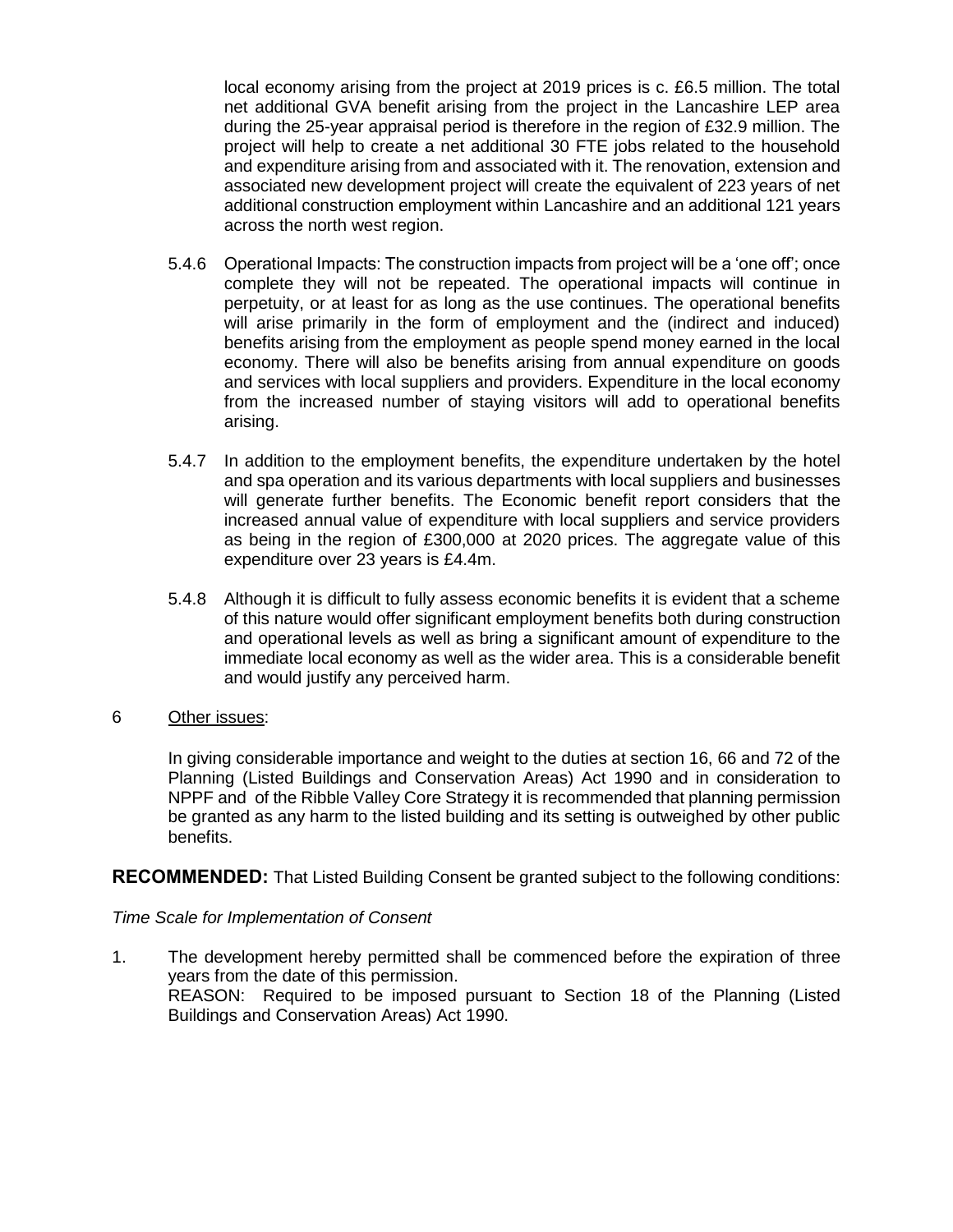#### *Approved Plans and Documents*

2. The development hereby permitted shall not be carried out otherwise than in conformity with the following submitted plans and details and recommendations therein received by the Local Planning Authority: Site Plans

20.105.001B – SITE- existing site plan 20.105.002C – SITE- proposed site plan & areas 20.105.003E – SITE- proposed site plan received on 19/07/21 20.105.004A – SITE- new development comparison 20.105.005A – SITE- OS plan received on 5/07/21

#### Spa

20.105.01.007C – SPA- proposed elevations 1 of 4 20.105.01.008C – SPA- proposed elevations 2 of 4 20.105.01.009C – SPA- proposed elevations 3 of 4 20.105.01.010B – SPA- proposed elevations 1 of 4 20.105.01.011B – SPA- proposed ground floor plan 20.105.01.012B – SPA- proposed first floor plan 20.105.01.013A – SPA- roof plan 20.105.01.014A – SPA- perspectives

#### Bedroom Wing

20.105.02.001A – BEDROOMS - proposed lower ground floor and ground floor plans 20.105.02.002A – BEDROOMS -proposed first floor plan 20.105.02.003B – BEDROOMS -proposed elevations 1 of 2 20.105.02.004B – BEDROOMS -proposed elevations 2 of 2 20.105.02.005A – BEDROOMS -existing floor plans 20.105.02.006A – BEDROOMS -existing elevations 1 of 2 20.105.02.007A – BEDROOMS -existing elevations 2 of 2 20.105.02.008A – BEDROOMS - roof plan 20.105.02.009A – BEDROOMS - perspectives

#### **Barn**

20.105.03.001A – BARN- existing plans 20.105.03.002A – BARN- existing elevations 20.105.03.003A – BARN- proposed ground floor plan 20.105.03.004A – BARN- proposed first floor plan 20.105.03.005B – BARN- proposed elevations 20.105.03.006A – BARN– roof plan 20.105.03.007A – BARN– perspectives

Landscape

Landscape Softworks Plan Rev B – DEP

Landscape Masterplan Rev C – DEP